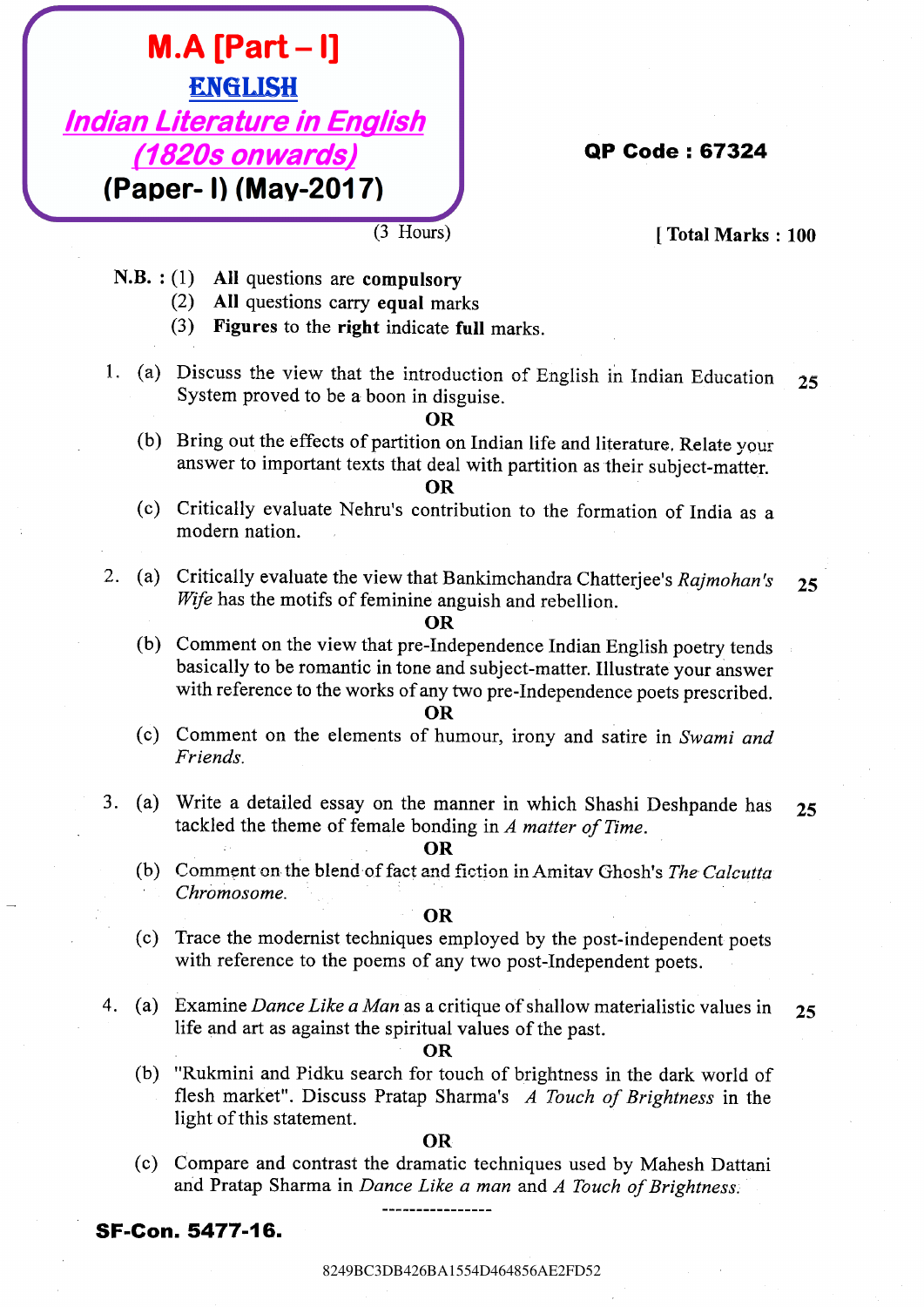

**N.B.:** 1) All questions are *compulsory*. 2) Figures to the right indicate *full* marks.

Q.1.Read the following poem and answer the questions given below.

The free bird leaps on the back of the wind and floats downstream till the current ends and dips his wings in the orange sun rays and dares to claim the sky.

But a bird that stalks down his narrow cage can seldom see through his bars of rage his wings are clipped and his feet are tied so he opens his throat to sing.

ÿ

- 381C8C5EE3389FCC0E1CC138DC2A0026381C8C5EE3389FCC0E1CC138DC2A0026381C8C5EE3389FCC0E1CC138DC2A0026381C8C5EE3389FCC0E1CC138DC2A0026381C8C5EE3389FCC0E1CC138DC2A0026381C8C5EE3389FCC0E1CC138DC2A0026 **EXAMPLE CONSERVATION**<br> **EXAMPLE CONSERVATION**<br> **THESE**<br> **EXACT CONSERVATION**<br> **EXACT CONSERVATION**<br> **EXACT CONSERVATION**<br> **EXACT CONSERVATION**<br> **EXACT CONSERVATION**<br> **EXACT CONSERVATION**<br> **EXACT CONSERVATION**<br> **EXACT CON EXECUTE:**<br> **EXECUTE:**<br> **CAPITE CONTINUATIONS AND CONTINUATION**<br> **CAPITE CONTINUATIONS AND CONTINUATION**<br> **CAPITE CONTINUATIONS AND CONTINUATION**<br> **CAPITE CONTINUATIONS AND CONTINUATION**<br> **CAPITE CONTINUATION**<br> **CAPITE CO** 381C8C5EE3389FCC0E1CC138DC2A0026381C8C5EE3389FCC0E1CC138DC2A0026381C8C5EE3389FCC0E1CC138DC2A0026381C8C5EE3389FCC0E1CC138DC2A0026381C8C5EE3389FCC0E1CC138DC2A0026381C8C5EE3389FCC0E1CC138DC2A0026 **38.** C<br> **Example 2020**<br> **Example 2020**<br> **Example 2020**<br> **Example 2020**<br> **Example 2020**<br> **Example 2020**<br> **Example 2020**<br> **Example 2020**<br> **Example 2020**<br> **Example 2020**<br> **Example 2020**<br> **Example 2020**<br> **Example 2020**<br> **Exa** 381C8C5EE3389FCC0E1CC138DC2A0026381C8C5EE3389FCC0E1CC138DC2A0026381C8C5EE3389FCC0E1CC138DC2A0026381C8C5EE3389FCC0E1CC138DC2A0026381C8C5EE3389FCC0E1CC138DC2A0026381C8C5EE3389FCC0E1CC138DC2A0026 **38.** Columbus 1001 **CALCED CONTERVALUATION**<br>
28. Columbus 2013 Columbus 2013 Columbus 2013<br>
28. Columbus 2013 Columbus 2013<br>
28. Columbus 2013 Columbus 2013 Columbus 2013<br>
28. Columbus 2013 Columbus 2013 Columbus 2013 Co 381C8C5EE3389FCC0E1CC138DC2A0026381C8C5EE3389FCC0E1CC138DC2A0026381C8C5EE3389FCC0E1CC138DC2A0026381C8C5EE3389FCC0E1CC138DC2A0026381C8C5EE3389FCC0E1CC138DC2A0026381C8C5EE3389FCC0E1CC138DC2A0026 381C8C5EE3389FCC0E1CC138DC2A0026381C8C5EE3389FCC0E1CC138DC2A0026381C8C5EE3389FCC0E1CC138DC2A0026381C8C5EE3389FCC0E1CC138DC2A0026381C8C5EE3389FCC0E1CC138DC2A0026381C8C5EE3389FCC0E1CC138DC2A0026 381C8C5EE3389FCC0E1CC138DC2A0026381C8C5EE3389FCC0E1CC138DC2A0026381C8C5EE3389FCC0E1CC138DC2A0026381C8C5EE3389FCC0E1CC138DC2A0026381C8C5EE3389FCC0E1CC138DC2A0026381C8C5EE3389FCC0E1CC138DC2A0026 381C8C5EE3389FCC0E1CC138DC2A0026381C8C5EE3389FCC0E1CC138DC2A0026381C8C5EE3389FCC0E1CC138DC2A0026381C8C5EE3389FCC0E1CC138DC2A0026381C8C5EE3389FCC0E1CC138DC2A0026381C8C5EE3389FCC0E1CC138DC2A0026 **38.** CFR (**ATTA (Part - 1)**<br>
2. Madde 2. **FOCOEF CONSULS CONSULS CONSULS CONSULS CONSULS CONSULS CONSULS CONSULS CONSULS CONSULS CONSULS CONSULS CONSULS CONSULS CONSULS CONSULS CONSULS CONSULS CONSULS CONSULS CONSULS CON 38.** State 1. **State 1. Consumer of the Consumer Consumer Consumer Consumer Consumer Consumer Consumer Consumer Consumer Consumer Consumer Consumer Consumer Consumer Consumer Consumer Consumer Consumer Consumer Consume 38.** CF **CONSULT II**<br> **381CBCS CONSULTS AND CONSULTS AND CONSULTS AND CONSULTS AND CONSULTS AND CONSULTS AND CONSULTS (DEVELOP)**<br>
3. The green to the right indicate action process and a green of the right indicate point **38.1. CALCOCSET**<br> **EXECUTIVE CONSULTER CONSULTER CONSULTER CONSULTS AND CONSULTS ARE CONSULTS AND CONSULTS ARE CONSULTS (CONSULTS)**<br> **CALCOCSEERS**<br> **CALCOCSEERS** FOR CONSULTS AND CONSULTS (CONSULTS) (CONSULTS) (CONSULT **38.1. Control Control Control CC1381**<br>
CREATER CONTENTS OF THE CONTENTS OF THE CONTENTS OF THE CONTENTS OF THE CONTENTS OF THE CONTENTS OF THE CONTENTS OF THE CONTENTS OF THE CONTENTS OF THE CONTENTS OF THE CONTENTS OF **38.1. CFF CFF CFF CFF CFF CFF CC1380**<br>
CAPS Contact a Comparison of Edvard CFF Contact a Comparison of Equation of Equation of Equation of Equation of Equation of Equation of Equation of Equation of Equation of Equatio **381 CFC 10**<br> **381CFC CONTEXT CONTEXT CONTEXT CONTEXT CONTEXT CONTEXT CONTEXT CONTEXT CONTEXT CONTEXT CONTEXT CONTEXT CONTEXT CONTEXT CONTEXT CONTEXT CONTEXT CONTEXT CONTEXT CONTEXT CONTEXT CONTEXT CONTEXT CONTEXT CONTEXT 18. A. (Part - 1)**<br> **381Cs a 1740 2881Cs and Stylightic and Stylightic (Altanta, 200)**<br> **381Cs 11740 control (Altanta, 200)** (Dansion 23 hours<br>
38. Ex 11740 control and experimental and the server the questions given bel 381C8C5EE3389FCC0E1CC138DC2A0026381C8C5EE3389FCC0E1CC138DC2A0026381C8C5EE3389FCC0E1CC138DC2A0026381C8C5EE3389FCC0E1CC138DC2A0026381C8C5EE3389FCC0E1CC138DC2A0026381C8C5EE3389FCC0E1CC138DC2A0026 (a) Rewrite the **first four** lines of the poem providing the phonological symbols of only the consonants occurring there. Considering each consonant only once classify any five of them according to place, manner and type of articulation. 5
	- (b) Which consonantal sounds predominate the whole poem? What is their effect on the poem as a whole? 5
	- (c) Rewrite the **last four** lines of the poem providing the phonological symbols of only the vowels and diphthongs occurring there. Considering each of these sounds only once classify any five of these according to whether they are 5
		- (i) back, front and close vowels; close, half close, open.
		- (ii) diphthongs which are in terms of prominence, are predominantly oriented to the front, back or centre (e.g. /oi/ is predominantly back oriented.
	- (d) Which types of vowels and diphthongs predominate in this whole poem? What effect do they create?  $5\%$
	- (e) Comment on any one of the following in the poem: 5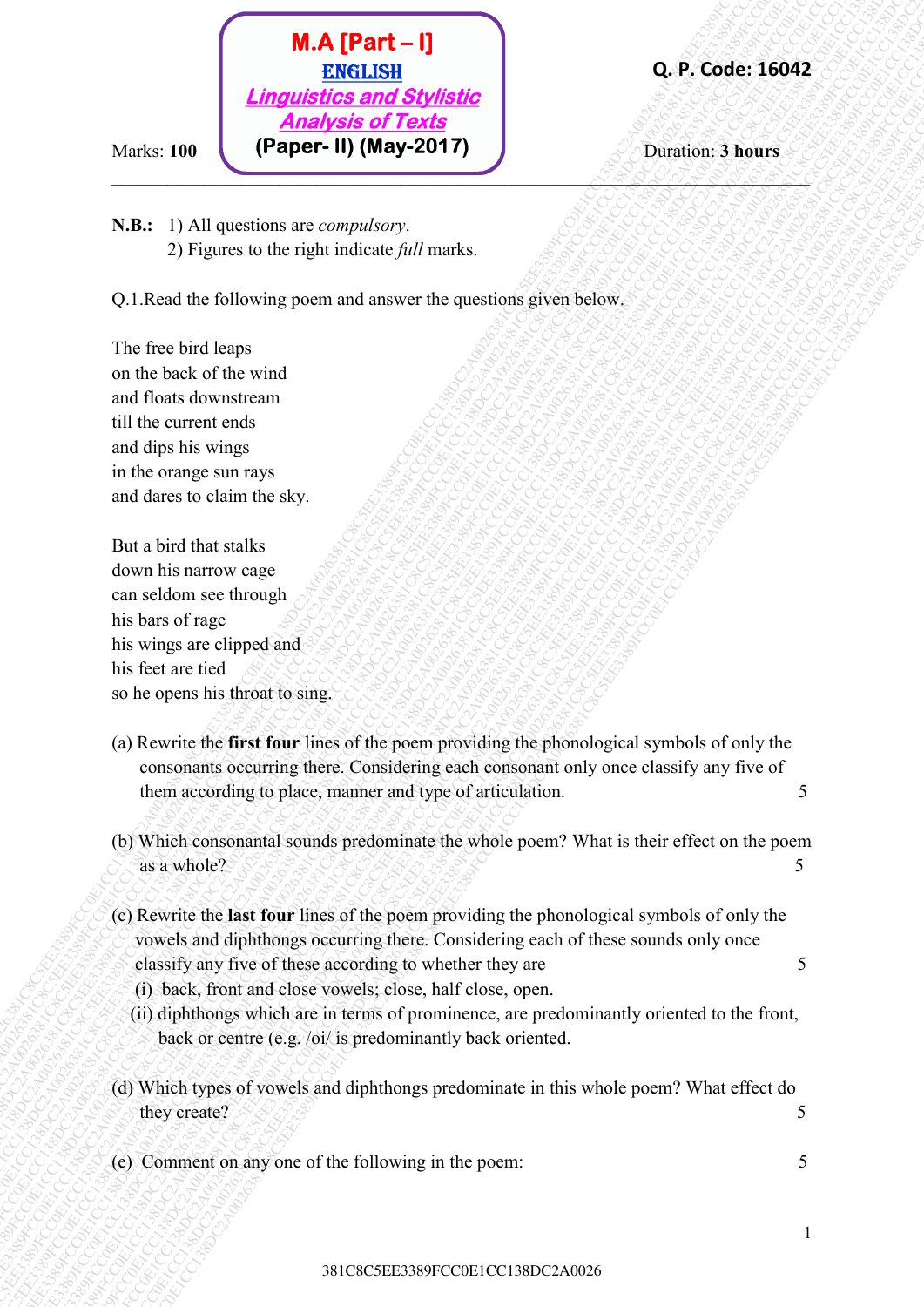- (i) Capitalization and punctuation
- (ii) Imagery
- Q.2. Read the following passage and answer the questions given below.

**Q.** P. Code: 16042<br>
(ii) hangery<br>
(2). Road de following passage and answer the question given below.<br>
(8) The long there were inject of the control show theorem (83) but<br>the following the street of the following the con **Q.** P. Coole: 16042<br>
(f) Uspirals the following measure and monoton the operation given below<br>
(8) I The long-June will given be on the single (8) Doldk in the contempt of the long-long-stating theorem on the long-statin **CF** C Contribute and punction on<br>
CFF Control in the signal control in the quasi-major strength (SPT) the<br>
CFF CC13 Units are the signal control in the signal control in the signal control in the<br>
definition of the signa **43** Can Capital matrix purcessions and purcessions are construent given the operator given by the Matrix State (S1) The large of the state of the state of the state of the state of the state of the state of the state of **43.** F(1) Contraction and memberion<br>
(6) Fragmey<br>
62. Read the following parameterism distance of metalog given below<br>
in (1) The large given equilibrius the interval of the dashed and variable previously in the control **33** C) C picalization and punctuation<br>
(1) the agency<br>
(2) Real the following puncage and answer from spearing given below.<br>
(3) Club log-2Aus Weight (3) Club log-24BC 329 Diobilization weilds additional balancal balanca **38** CF Content is the material of the material of the content is the content is the content is the content is the content is the content is the content is the content is the content is the content is the content is the c **33** Computation and punctions of the computation can compute the computation of the computation of the computation of the computation of the computation of the computation of the computation of the computation of the com **33** Computation and punctions of the computation can compute the computation of the computation of the computation of the computation of the computation of the computation of the computation of the computation of the com **33** Computation and punctions of the computation can compute the computation of the computation of the computation of the computation of the computation of the computation of the computation of the computation of the com **33** Computation and punctions of the computation can compute the computation of the computation of the computation of the computation of the computation of the computation of the computation of the computation of the com **33** CF, Copulation and pursuanism<br>
(a) Straige of the Coloring parameterization of equations photo between the dimensional control of the Copulations of the Copulations of the Copulations of the Copulations of the Copula 39 CF Cordistingtion and purecumies:<br>
39 CF Cordist and the material correspondent content and the specific defined by the cordist and the specific definite particle defined by the material correspondent content and the **33 C**  $\frac{1}{2}$  C C A control is the control in the control in the control in the control in the control in the control in the control in the control in the control in the control in the control in the control in the c **38 Crack Content Content Content Content Content Content Content Content Content Content Content Content Content Content Content Content Content Content Content Content Content Content Content Content Content Content Con 3**Q. **P.** Control of the method of the method of the method of the method of the method in the method in the method in the method in the method in the method in the method in the method in the method in the method in the **33** Constitution and punctuation<br>
(b) brogery<br>
32 C Read be following puncing manage and amove the quasitions given heliotheric intermedictions are<br>
(S) The language and amove the quasitions given heliotheric intermedict **33** Contention Contention Contention Contention Contention Contention Contention Contention Contention Contention Contention Contention Contention Contention Contention Contention Contention Contention Contention Content **43** C (2) The Heather of the Control of the Control of the Control of the Control of the Control of the Control of the Control of the Control of the Control of the Control of the Control of the Control of the Control of **42. 62. 62. 62. 62. 62. 62. 62. 62. 62. 62. 62. 62. 62. 62. 62. 62. 62. 62. 62. 62. 62. 62. 62. 62. 62. 62. 62. 62. 62. 62. 62. 62. 62. 62. 62. 62.** (S1) The long June twilight faded into night. (S2) Dublin lay enveloped in darkness but for the dim light of the moon that shone through fleecy clouds, casting a pale light as of approaching dawn over the streets and the dark waters of the Liffey. (S3) Around the beleaguered Four Courts, the heavy guns roared. (S4) Here and there through the city, machine guns roared and the sound of wailing rifles broke the silence of the night, spasmodically, like dogs barking on lone farms. (S5) Republicans and Free Staters were waging civil war. (S6) On a rooftop near O'Connell Bridge, a Republican sniper lay watching. (S7) Beside him lay his rifle and over his shoulders was slung a pair of field glasses. (S8) His face was the face of a student, thin and ascetic, but his eyes had the cold gleam of the fanatic. (S9) They were deep and thoughtful, the eyes of a man who is used to looking at death. (S10) Having eaten nothing since the morning, he was eating a sandwich hungrily.

- (a) Rewrite the passage dividing each sentence into clauses. Identify the subordinate clauses within each main clause stating the type of subordination used.  $\sim$  10
- (b) Count the number of independent and dependent clauses in the passage. Which type of clause occurs more frequently? What is the effect of the types of clauses in the passage? 7
- (c) Attempt **any one** of the following: 4
	- i. Break up S3 into phrases stating the type of phrases used
	- ii. State the functions that the different phrases perform in S3
	- iii. Identify the word class ( parts of speech) of each word in S8 and classify them as open or closed word classes.
- (d) Comment on **any one** of the following in the passage: 4
	- i. Variety of sentences in the text
	- ii. Use of Adjectives in the text

Q.3. Read the following passage and answer the questions given below in 6-7 lines each. 25

The morning of June 27th was clear and sunny, with the fresh warmth of a full-summer day; the flowers were blossoming profusely and the grass was richly green. The people of the village began to gather in the square, between the post office and the bank, around ten o'clock; in some towns there were so many people that the lottery took two days and had to be started on June 2th., but in this village, where there were only about three hundred people, the whole lottery took less than two hours, so it could begin at ten o'clock in the morning and still be through in time to allow the villagers to get home for noon dinner.

The children assembled first, of course. School was recently over for the summer, and the feeling of liberty sat uneasily on most of them; they tended to gather together quietly for a while before they broke into boisterous play, and their talk was still of the classroom and the teacher, of books and reprimands. Bobby Martin had already stuffed his pockets full of stones, and the other boys soon followed his example, selecting the smoothest and roundest stones;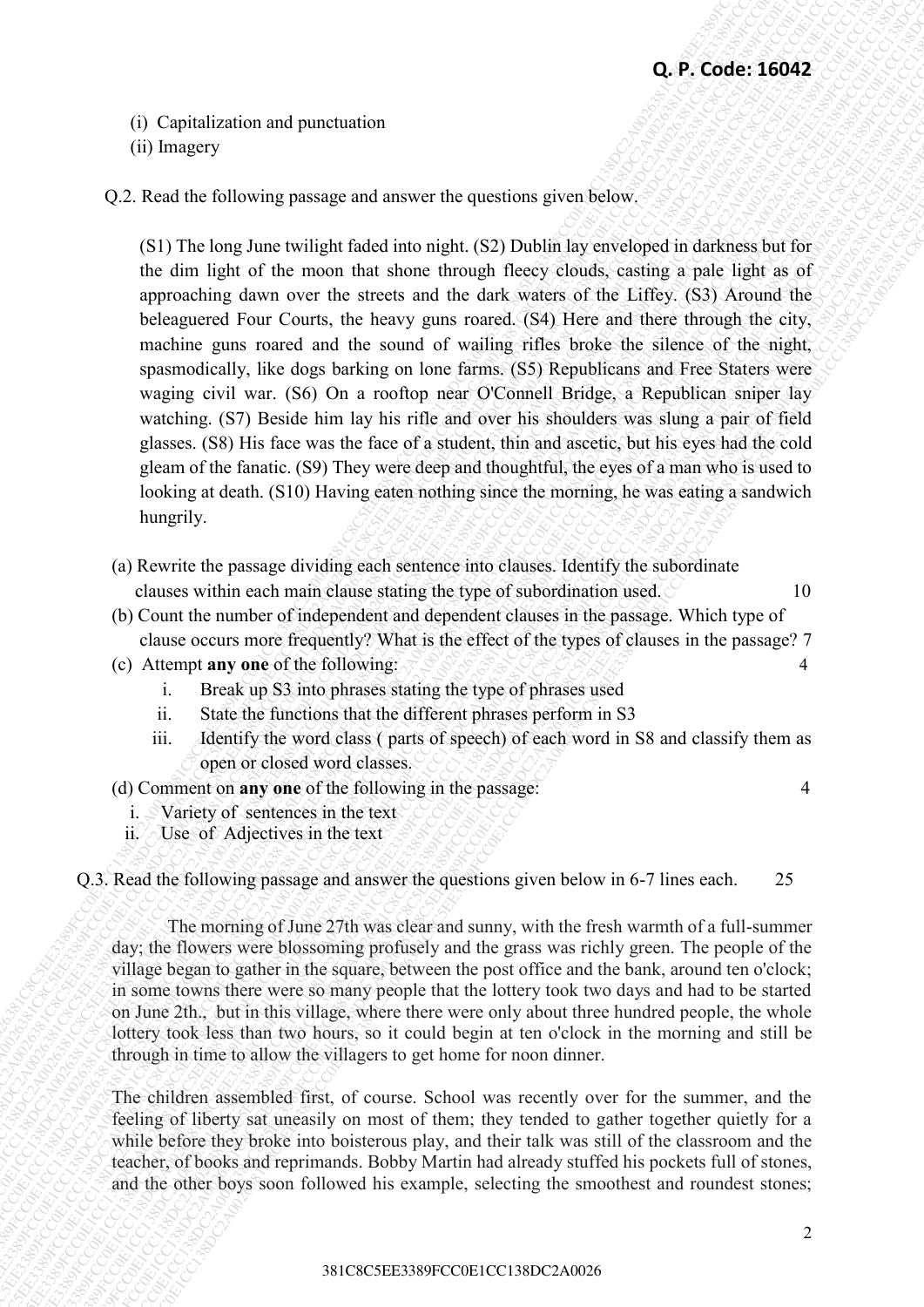Bobby and Harry Jones and Dickie Delacroix-- the villagers pronounced this name "Dellacroy"--eventually made a great pile of stones in one corner of the square and guarded it against the raids of the other boys. The girls stood aside, talking among themselves, looking over their shoulders at rolled in the dust or clung to the hands of their older brothers or sisters.

Soon the men began to gather. surveying their own children, speaking of planting and rain, tractors and taxes. They stood together, away from the pile of stones in the corner, and their jokes were quiet and they smiled rather than laughed. The women, wearing faded house dresses and sweaters, came shortly after their menfolk. They greeted one another and exchanged bits of gossip as they went to join their husbands. Soon the women, standing by their husbands, began to call out to their children, and the children came reluctantly, having to be called four or five times. Bobby Martin ducked under his mother's grasping hand and ran, laughing, back to the pile of stones. His father spoke up sharply, and Bobby came quickly and took his place between his father and his oldest brother.

- (a) Who is the narrator? Do you think he/she is different from the author? Substantiate your response with linguistic evidences from the passage.
- (b) Comment on the mode of the narration employed.
- (c) What insight do you get into the characters' personalities in the passage?

**O.4. Answer any two** of the following. 25

- (a) Write a note on **any one** of the following:
	- i. Stylistics
	- ii. Point of view
- **C**<sub>2</sub>P. **Code:** 1897 1981 and Dicker Delayers the svittage measure of the reality of the state of the state of the code state of the code of the code of the code of the code of the code of the code of the code of the co **Q. P. Code: 16042**<br>
18. Entropy and Hotel shows and Dubble Detactors in the virtual space in the virtual space in the result of the control space in the space of the space of the space of the space of the space of the spa **38.** Consider the projection of the consistent of the state of the state of the state of the state of the state of the state of the state of the state of the state of the state of the state of the state of the state of t **2. 2. Bothoy** and Ethnicy Jones and Dickie Delayence- the villages geomenicod dia stance Theories of the format control the control term is control to the stance of the format control term is the stance of the stance **43. Feature 10.5** Context into the context into the context into the context of the context of the context of the context of the context of the context of the context of the context of the context of the context of the c **38**<br> **39. Product 3632**<br> **381CR-200263**<br> **382CR-20023**<br> **382CR-20023**<br> **382CR-20023**<br> **382CR-20023**<br> **382CR-20023**<br> **382CR-20023**<br> **382CR-20023**<br> **59. 59. and the distribution at the case of summing the interior distr** 38 Conserver to the model of the transies of the temperature of the model of the model of the model of the model of the model of the model of the model of the model of the model of the model of the model of the model of th **38.6**FCC and Here, Jones and Diebter Columnon-the subgrave grounds of the means segment be considered with the subgrave of the subset of the subset of the subset of the subset of the subset of the subset of the subset of **38.6**FCC and Here, Jones and Diebter Columnon-the subgrave grounds of the means segment be considered with the subgrave of the subset of the subset of the subset of the subset of the subset of the subset of the subset of **38.6**FCC and Here, Jones and Diebter Columnon-the subgrave grounds of the means segment be considered with the subgrave of the subset of the subset of the subset of the subset of the subset of the subset of the subset of **38.6**FCC and Here, Jones and Diebter Columnon-the subgrave grounds of the means segment be considered with the subgrave of the subset of the subset of the subset of the subset of the subset of the subset of the subset of **38**<br> **381C**  $\sim$  382C  $\sim$  382C  $\sim$  382C  $\sim$  382C  $\sim$  382C  $\sim$  382C  $\sim$  382C  $\sim$  382C  $\sim$  382C  $\sim$  382C  $\sim$  382C  $\sim$  382C  $\sim$  382C  $\sim$  382C  $\sim$  382C  $\sim$  382C  $\sim$  382C  $\sim$  382C  $\sim$  382C  $\sim$  382C  $\sim$  382 **38**<br> **381CFC** can consider the state of the state of the state of the state of the state of the state of the state of the state of the state of the state of the state of the state of the state of the state of the state o **42 P. Code: 10x1**2 Joses and Doda's Desearch - the virtual properties point and a properties of the code in the code in the code in the code in the code in the code in the code in the code in the code in the code in the 381C8C5EE3389FCC0E1CC138DC2A0026381C8C5EE3389FCC0E1CC138DC2A0026381C8C5EE3389FCC0E1CC138DC2A0026381C8C5EE3389FCC0E1CC138DC2A0026381C8C5EE3389FCC0E1CC138DC2A0026381C8C5EE3389FCC0E1CC138DC2A0026 **38** CF Code: 1878 FCC 138 The properties of the context of the system of the system of the system of the system of the system of the system of the system of the system of the system of the system of the system of the sys **38** CF. Colors and Dickie Delacocos- the villagens produced to make the second to make the second to make the second to make the second to make the second to make the second to make the second to make the second to make **43. 43. 43. 43. 43. 43. 43. 43. 43. 43. 43. 43. 43. 43. 43. 43. 43. 43. 43. 43. 43. 43. 43. 43. 43. 43. 43. 43. 43. 43. 43. 43. 43. 43. 43. 43. 43. 38** CP-2 Code: 10 Unity Junes, and Dicks: Delactors... the villagency provided this state of the state of the state of the state of the state of the state of the state of the state of the state of the state of the state **28. Broad Harry James and Diskie Dislaems— the villagers must<br>acquite Table of Society - cycle and y matrix acquite account of the square and gauded it gears in the ratio of the color loss of the gauge allows the situati** (b) Consider that you are about to teach the following text to an FYBA class .You wish to make the class learner-centred. So instead of explaining the text you ask the students a series of questions and expect that in the process of answering the questions, they will understand it. Note that your questions must be simple enough for the average student to answer. Your questions must also deal with those aspects of the text that are central to it, and come to the matters of less importance later."The understanding of text is through its linguistic features and the way these features reflect the content." You may ask questions, draw attention to certain features, as well as ask the students to perform certain activities.

You are required to set approximately 10 questions aimed at an undergraduate student.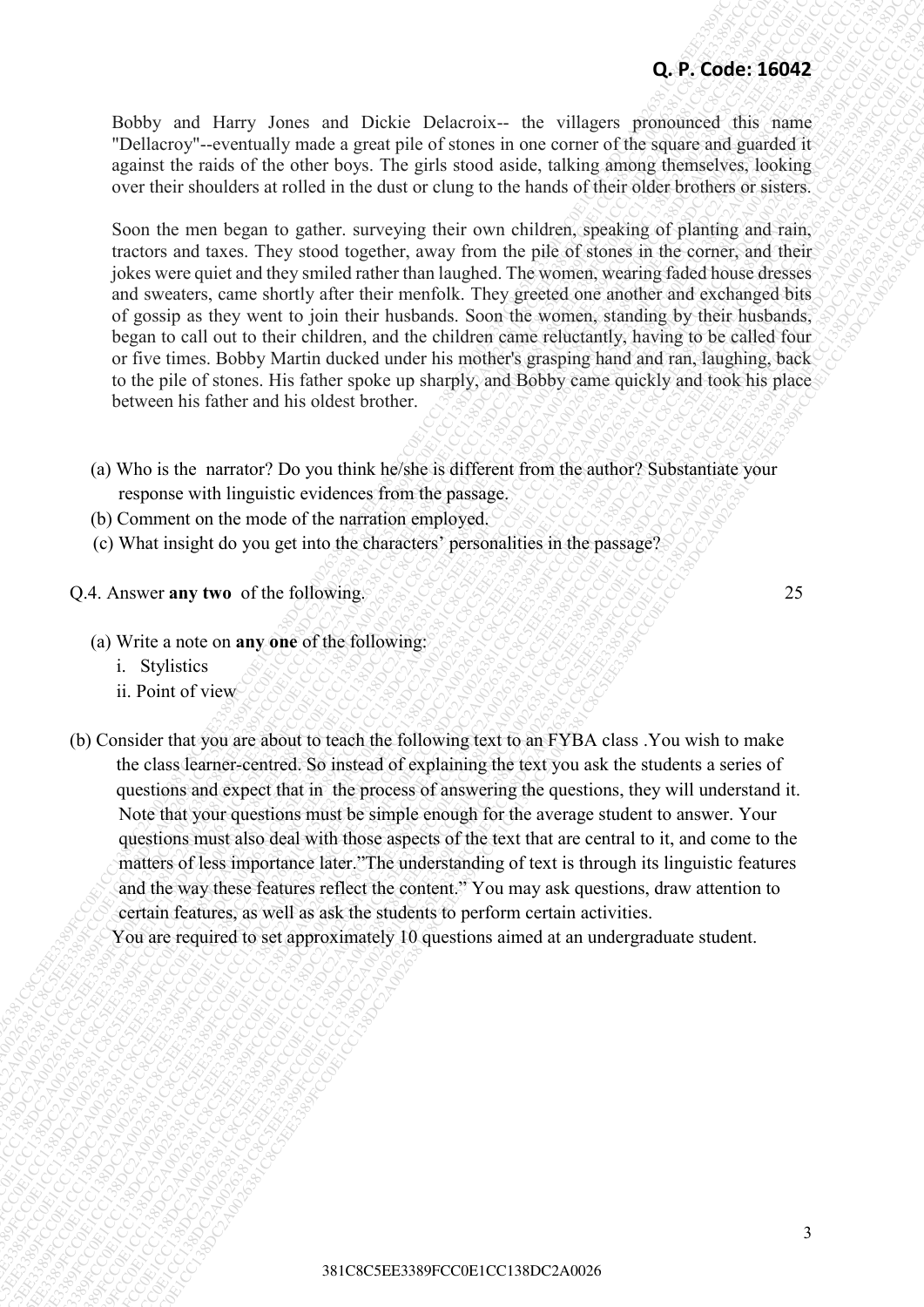### **Tyger Tyger burning bright**

Tyger Tyger, burning bright, In the forests of the night; What immortal hand or eye, Could frame thy fearful symmetry?

In what distant deeps or skies. Burnt the fire of thine eyes? On what wings dare he aspire? What the hand, dare seize the fire?

And what shoulder, & what art, Could twist the sinews of thy heart? And when thy heart began to beat, What dread hand? & what dread feet?

What the hammer? what the chain, In what furnace was thy brain? What the anvil? what dread grasp, Dare its deadly terrors clasp!

When the stars threw down their spears And water'd heaven with their tears: Did he smile his work to see? Did he who made the Lamb make thee?

Tyger Tyger burning bright, In the forests of the night: What immortal hand or eye, Dare frame thy fearful symmetry?

(c) Read the following passage from student writing and answer the questions given below in 4- 5 lines each.

T.S. Eliot was an eloquent poet. His poems symbolize the boredom and horror of the modern world. He is a poet of moral nature and not just the physical nature of a subjective life. His poems always convey state of mind through the imageries. This makes them at once traditional and novel.

**C**, **P**, **Code: 16042**<br> **Tyger Type: hunting horigin,**<br> **The line forcest of the rigid,**<br> **The line forcest of the rigid,**<br> **Could then by the line three one.**<br> **Could then by the main properties**<br> **In what the first of 33** CF. P. Code: 16042<br>
38 The resume of forecastic heating the cycles.<br>
38 The resume of forecastic heat of cycles.<br>
38 Codd frame only the result of cycles.<br>
38 Codd frame decade accepts to since  $\frac{1}{2}$ <br>
13 For what **32. Expect Type: burnting bright<br>
32. Equal to lead of the maple.**<br>
13. In the case of the maple.<br>
13. In the case of the maple.<br>
13. In the case of the maple.<br>
13. In the case of the maple.<br>
13. In the case of the maple **2.** Proper Tyger humaning hiright<br>
Tyger Tyger, bursting bright,<br>
The first constant decrease of the might of margins.<br>
What intermediate bursting dimensions<br>
2. Local Clause Constant decrease of the constrained constant **43.** Experimental to the control of the singular state of the singular state of the singular state of the singular state of the singular state of the singular state of the singular state of the singular state of the sing **3281FE Typer 1) yer burning brings).**<br>
1) year, but moves of the rights,<br>
1) the boson of the rights of the rights of the rights of the rights of the rights of the rights of the right of the right of the right of the rig **Co. P., Code: 15092**<br>
Type: "Type: "guring bright<br>
In this case of the material bright of exec,<br>
Until the material bright of exec,<br>
Code in the stationary descriptions of the material bright of the material<br>
Source is o **32** CF Typer Typer humaning height<br>
33 Eyes Types: Summar with the digit of the difference of the difference of the difference of the difference of the difference of the difference of the difference of the state of the s **32** CF Typer Typer humaning height<br>
33 Eyes Types: Summar with the digit of the difference of the difference of the difference of the difference of the difference of the difference of the difference of the state of the s **32** CF Typer Typer humaning height<br>
33 Eyes Types: Summar with the digit of the difference of the difference of the difference of the difference of the difference of the difference of the difference of the state of the s **32** CF Typer Typer humaning height<br>
33 Eyes Types: Summar with the digit of the difference of the difference of the difference of the difference of the difference of the difference of the difference of the state of the s **33** CR. **P**. **Co. F**. **Example 19 comparison** FCC 120 **C** is the form of the form of the control of the control of the comparison of the control of the control of the control of the control of the control of the contro 338 CF 138 CF 138 CF 138 CF 138 CF 138 CF 138 CF 138 CF 138 CF 138 CF 138 CF 138 CF 138 CF 138 CF 138 CF 138 CF 138 CF 138 CF 138 CF 138 CF 138 CF 138 CF 138 CF 138 CF 138 CF 138 CF 138 CF 138 CF 138 CF 138 CF 138 CF 138 33 EXT Tyger Tryger humming height<br>
Tryger Tryger humming height.<br>
The incident case of them the mail of coverage of the mail of coverage of the mail of coverage of the mail of coverage of the mail of coverage of the mail **3.** 1 year 1 year barrang bright<br>
3. Type Typer huming bright<br>
3. The interaction of the mail.<br>
6. Could frame thy fourth symmetry?<br>
1. The main discussion of the main decrease of the main decrease of the<br>
1. However whi **C.** *P. Sect* 1382 Tyger Typer burning pright,<br>
Trager Tyger huming pright,<br>
In the transformation of the regular<br>
United transmit descriptions of the regular<br>
Could transmit descriptions and the regular<br>
Burnt the first 381 CBC 126042<br>
38 CR 128 C 128 C 128 C 128 C 128 C 128 C 128 C 128 C 128 C 128 C 128 C 128 C 128 C 128 C 128 C 128 C 128 C 128 C<br>
38 C 128 C 128 C 128 C 128 C 128 C 128 C 128 C 128 C 128 C 128 C 128 C 128 C 128 C 128 C 1 **3. Proper 3. Pyper burnting bright<br>
3.1 year 3.1 year 1.1 years burnting bright.**<br>
1.0 the foresterin tead of regret,<br>
1.0 the foresterin tead of regret.<br>
1.0 the forest contained contained contained contained<br>
1.0 the s **13. Concerning the properation** of the concerning term in the concerning term in the concerning term in the concerning term in the concerning of the concerning of the concerning of the concerning and the concerning and **33.** Expect Tyger humaning bright (2) types there are located to form of the form of the form of the matrix (could frame they from the synchron of the matrix of the matrix of the matrix of the matrix of the control spect 'The Love song of Alfred J. Prufrock' is a poem symptomatic of the modern age. Prufrock is an allegory of the modern man. The angst and trauma that affected people in the modern age is exemplified in Prufrock's character. He lacks conviction and confidence, wants to express his love but is unable to do so. The feeling of a futile existence is ingrained deep in Prufrock's character. Words do not hold any meaning or emotion for him in the modern world. It is a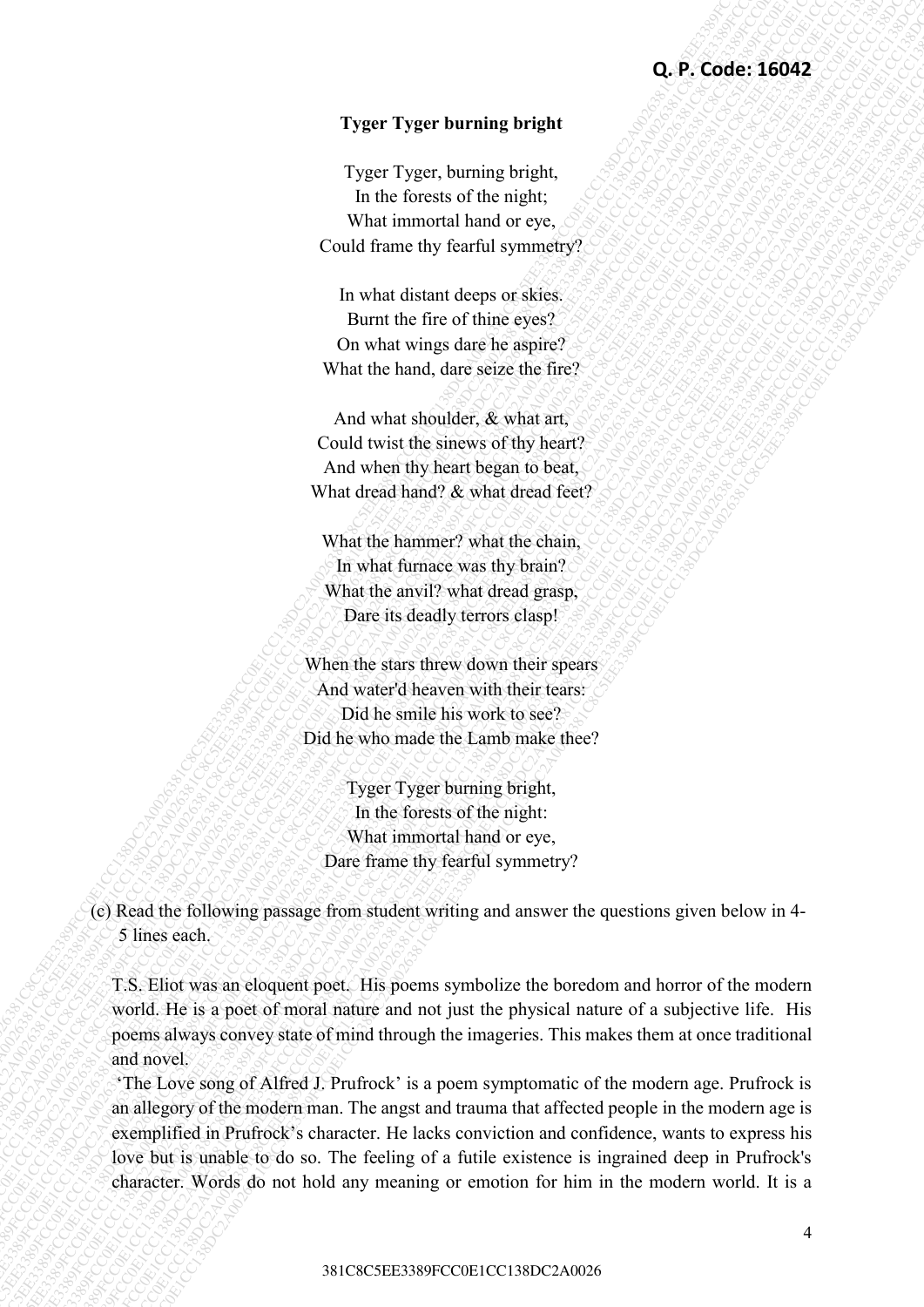desensitized age. In the poem, the speaker seems to address a potential lover but he lacks the courage to express his feelings towards her.

 The poem begins with an epigraph from Dante's Inferno. The Count talks about his identity and says, "If I believed that my answer would be to someone who would ever return to earth, this flame would move no more, but because no one has ever returned alive from this gulf, if what I hear is true, I can reply with no fear of infamy."

38. Code: 16.16c in the most the words have the substitute of the substitute of the posteroid and control and control and control and control and control and control and control and control and control and control and con **C.P.** Code: 160942<br>
documentary as expected by the right start of the mean of the start of the first of the start of the start of the start of the start of the start of the start of the start of the start of the start of **38** Constrainting the the proof), the speaker seems to address a protectial book has been simple to the proof). The proof the proof of the proof of the constraint book has the speaker of the constraint of the constraint **43. Constituted rage.** In the popular stevent to popular stevents to potential loves kind kis county to compute the constitute of the constitute of the constitution of the state of the constitution of the constitution of 381C<br>
382CFC CONTENT THE VALUE OF THE VALUE OF THE VALUE OF THE VALUE OF THE VALUE OF THE VALUE OF THE VALUE OF THE VALUE OF THE VALUE OF THE VALUE OF THE VALUE OF THE VALUE OF THE VALUE OF THE VALUE OF THE VALUE OF THE VA 381C8C5EE3381C8C1 COE1CC138CFCCC138CCCC138CCCCC138CCCCCC138CFCC0C123CFCC0C138C3284FCC0CC138CFCC0C138C3288FCC0CC138C2208FCC0C138C32C38FCC0C138C2208FCC0C138C2C2A002838381C8C5EE338387FCC0C138DC2A0026381C8C5EE33839FCC0C138DC2A 381CREANUTES CONSULTER CONSULTER CONSULTER CONSULTER CONSULTER CONSULTER CONSULTER CONSULTER CONSULTER CONSULTER CONSULTER CONSULTER CONSULTER CONSULTER CONSULTER CONSULTER CONSULTER CONSULTER CONSULTER CONSULTER CONSULTER 382CFCC0E1CCC138DC2<br>381CRC CORRECT CONTENTS OF THE CONTENTS OF THE CONTENTS OF THE CONTENTS OF THE CONTENTS OF THE CONTENTS OF THE CONTENTS OF THE CONTENTS OF THE CONTENTS OF THE CONTENTS OF THE CONTENTS OF THE CONTENTS OF 382CFCC0E1CCC138DC2<br>381CRC CORRECT CONTENTS OF THE CONTENTS OF THE CONTENTS OF THE CONTENTS OF THE CONTENTS OF THE CONTENTS OF THE CONTENTS OF THE CONTENTS OF THE CONTENTS OF THE CONTENTS OF THE CONTENTS OF THE CONTENTS OF 382CFCC0E1CCC138DC2<br>381CRC CORRECT CONTENTS OF THE CONTENTS OF THE CONTENTS OF THE CONTENTS OF THE CONTENTS OF THE CONTENTS OF THE CONTENTS OF THE CONTENTS OF THE CONTENTS OF THE CONTENTS OF THE CONTENTS OF THE CONTENTS OF 382CFCC0E1CCC138DC2<br>381CRC CORRECT CONTENTS OF THE CONTENTS OF THE CONTENTS OF THE CONTENTS OF THE CONTENTS OF THE CONTENTS OF THE CONTENTS OF THE CONTENTS OF THE CONTENTS OF THE CONTENTS OF THE CONTENTS OF THE CONTENTS OF 381CRC CEC CE COEF 169 C COEF 169 C COEF 169 C COEF 169 C COEF 169 C COEF 169 C COEF 169 C COEF 169 C COEF 169 C COEF 169 C COEF 169 C COEF 169 C COEF 169 C COEF 169 C COEF 169 C COEF 169 C COEF 169 C COEF 169 C COEF 169 C 381CR CFC COEF 150 EXTERT THE TABLE THE TABLE THAT THE TABLE TO CONSIDER THE TABLE TO CONSIDER THE TABLE TO CONSIDER THE TABLE TO CONSIDER THE TABLE TO CONSIDER THE TABLE TO CONSIDER THE TABLE TO CONSIDER THE TABLE TO CONS 381CR-C-2381CFC E338 FCC PCCCC C-238 FCC CONTROL CONTROL CONTROL CONTROL CONTROL CONTROL CONTROL CONTROL CONTROL CONTROL CONTROL CONTROL CONTROL CONTROL CONTROL CONTROL CONTROL CONTROL CONTROL CONTROL CONTROL CONTROL CONTR **48.** Christianized nga, In the years, the speaker second to ndefects a potential between The Clausia labor shows the speaker of the most property into the most property into the most property into the most property into 381CEC1389FCC0E1COENCE COEFFERING TO CONTENT CONTENT CONTENT CONTENT CONTENT CONTENT CONTENT CONTENT CONTENT CONTENT CONTENT CONTENT CONTENT CONTENT CONTENT CONTENT CONTENT CONTENT CONTENT CONTENT CONTENT CONTENT CONTENT C 381CR-Extra sign. In the proon, the speaker second to address a potential listed in the local distance in the convertige forces in the material content in the first the convertigence in the convertigence in the convertigen 381CFCCC1382C6 E1 The procedure about procedure is not about the form of the constraints of the procedure of the material constraints in the constraints of the state of the constraints in the constraints of the constraints 381CE COEFICIAL System The poper, the speaker severs to address a modernial bease incompression in the more major to the more major to the more major to the more major to the more major to the more major to the more major 382C ENGINEER CENTS THE UNIT CONTROL CENTS THE CONTROL CENTS THE CONTROL CENTS THE CHANGE CHANGE CHANGE CHANGE CHANGE CHANGE CHANGE CHANGE CHANGE CHANGE CHANGE CHANGE CHANGE CHANGE CHANGE CHANGE CHANGE CHANGE CHANGE CHANGE This epigraph describes the ideal listener Prufrock. He longs to have someone he can trust with his confessions. But, in the real world such a confidant does not exist. Therefore he must be content with finding answers for himself and reflect upon his thoughts all by himself. The poem begins with a romantic note in the first two lines when Prufrock asks his lover to go 'when the evening is spread out against the sky'. But, soon after, the romantic image is

pushed aside and the realistic setting of a city takes its place. To Prufrock, the city is really nothing but 'like a patient etherised upon a table'.

\*\*\*\*\*\*\*\*\*\*\*\*\*

i. Formulate a thesis statement for the above text. How easy or difficult was it to do so? Give reasons for your answer.

ii. List the number of ideas in the text. Does the author substantiate the ideas?

iii. Is the text coherent? Give reasons for your answer.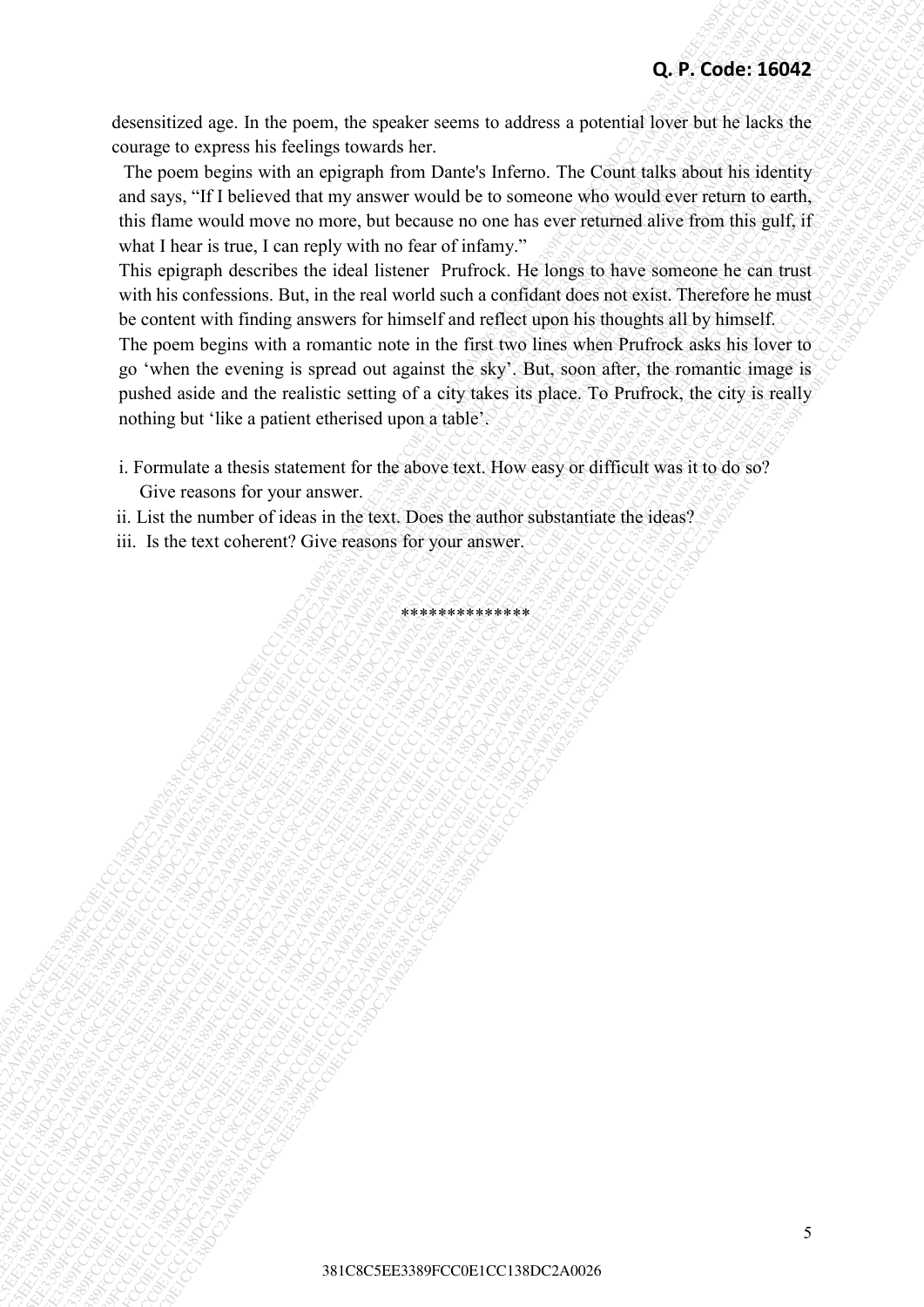- 
- 

- 
- **IMA FRACT-9138**<br> **38 EDA78F398**<br> **38 C4 D10 Augustan Age 2017**<br> **48 C4 D10 Augustan Age 2017**<br> **(2) All questions are computations,**<br>
33 (3) All questions are computations,<br>
4. (a) All questions are computations,<br>
(b) Th **M.A. (Parti - I)**<br> *BBR798858801499*<br> *BBR* 7498358867<br> **CALIC 101 OF Code : 675643**<br> **CALIC 101 OF Code : 675643**<br> **CALIC 101 OF Code 2017**<br> **CALIC 101 OF Code 2017**<br> **CALIC 101 OF Code 2017**<br> **CALIC 102**<br> **CALIC CODETS 19. A. Peart – II**)<br> **38 Excellistics According According C3110087**<br> **19. In the Augustan According Councer**<br> **19. In The stress according to the stress control in the U.S. (2) AI species control the stress control in th** 3BB7988552D430087D4993C39AEDA78F3BB7988552D430087D4993C39AEDA78F3BB7988552D430087D4993C39AEDA78F3BB7988552D430087D4993C39AEDA78F3BB7988552D430087D4993C39AEDA78F3BB7988552D430087D4993C39AEDA78F **3BAT-19**<br>
Literature Frementials Regenuissance<br> **(Paper-18) (May-2017)**<br>
(Paper-18) (May-2017)<br>
3BBx893 (Paper-18) (May-2017)<br>
3BB798853008 are computed view that the Restriction for the Taurence and Tomerican have<br>
1. ( **Examples 198811.538**<br> **Examples 8788612087**<br> **CPapers 191) (May-2007)**<br> **CPA**<br> **CPACE (2) AT greenting active computers**<br> **CPACE (2) AT greent active active activation of the solution of the solution of the solution of t 3BB7988785208**<br> **Example 2020 ABB7988587C39**<br> **(Paper-III) (May-2017)**<br>
STR.: (1) AB decolusions are computed with:<br>
STR.: (2) AB decolusions are computed with  $\sim$ <br>
(2) Decolusions of the size of the size of the size of **3BB7988785209**<br> **Example 27 Confident Definition and Confident Data Confident Data Confident Data Confident Data Confident Data Confident Data Confident Data Confident Data Confident Data Confident Data Confident Data Co 3BB798787**<br> **Example 25 C39AE AEDA78F3847C39**<br> **C39AET-11D (May-2017)**<br> **C39AET-11D (May-2017)**<br> **C3**<br> **C3**<br> **C3**<br> **C3**<br> **C3** C3 C34 C34BB79878784 C34BB7987875<br> **C3**<br> **C3** C4 C3 C4 C39AE ACTIVE CONDITION DESCRIPED IN THE **3BB798787**<br> **Example 25 C39AE AEDA78F3847C39**<br> **C39AET-11D (May-2017)**<br> **C39AET-11D (May-2017)**<br> **C3**<br> **C3**<br> **C3**<br> **C3**<br> **C3** C3 C34 C34BB79878784 C34BB7987875<br> **C3**<br> **C3** C4 C3 C4 C39AE ACTIVE CONDITION DESCRIPED IN THE **3BB798787**<br> **Example 25 C39AE AEDA78F3847C39**<br> **C39AET-11D (May-2017)**<br> **C39AET-11D (May-2017)**<br> **C3**<br> **C3**<br> **C3**<br> **C3**<br> **C3** C3 C34 C34BB79878784 C34BB7987875<br> **C3**<br> **C3** C4 C3 C4 C39AE ACTIVE CONDITION DESCRIPED IN THE **3BB7887879**<br> **Example 2013**<br> **Combargation Apple 2017**<br> **Combargation Apple 2017**<br> **Combargation Apple 2013**<br> **Combarging 2013**<br> **Combarging 2013**<br> **Combarging 2013**<br> **Combarging 2013**<br> **Combarging 2013**<br> **Combarging 201 3BB7988767**<br> **Example From the Education Acts**<br> **(Paper-19) (May-2017)**<br> **SLE.** COMB restricted and computation:<br>
N.B., COMB restricted and computations:<br>
1. (a) The Apple of the Second Second Chevat Scheme (Figure 2013) **3BB788747-19**<br> **Example From the Process same of the Context of the Context of the Context of the Context of the Context of the Context of the Context of the Context of the Context of the Context of the Context of the Co 3BB798787-11**<br> **External of From the Remainstance**<br> **(Paper-1B) (May-2017)**<br>
3 (316me) (**Paper-1B) (May-2017)**<br>
3 (316me) (**Paper-1998)**<br>
3 (316me) (**Paper-1998)**<br>
1. (3)  $\Delta t$  9 (are there will be a strong to the BR and **3B87812087**<br> **Elizardar From the Remains annota**<br> **(Paper-IBI) (May-2017)** (TPom) (The Code : 67543<br> **CAR8** (Paper-IBI) (May-2017) (TPom) (TPom) (The Code : 67543<br>
10. (5) AT operation are restricted in The Actual Conten **3BB78987847-19**<br> **Elforator From the Romalassance**<br> **(Paper-1B) (May-2017)**<br> **3D44**<br> **3D44** According the results of the results of the results of the results of the results of the results of the results in the results o **3BB7988588**<br> **External to the Augustan Age**<br> **(Paper-1B) (May-2017)**<br> **C** House)<br> **C Consequent A78F39**<br> **C C C C C C C C C C**<br> **C C C C C C C**<br> **C C C C C C C**<br> **C C C C 3BB78814587**<br> **Example From the Remaissance**<br> **(Paper-III) (May-2017)**<br> **CD**<br> **CD**<br> **CD**<br> **CD**<br> **CD**<br> **CD**<br> **CD**<br> **CD**<br> **CD**<br> **CD**<br> **CD**<br> **CD**<br> **CD**<br> **CD**<br> **CD**<br> **CD**<br> **CD**<br> **CD**<br> **CD**<br> **CD**<br> **CD**<br> **CD**<br> **CD**<br> **CD**<br> **CD Example 32**<br> **Example From the** *BR898888***<br>
(Paper-III) (New 2017)<br>
(B House) (P House) (P House) (P House) (P House) (P Note) (2) AI quasiene are empty reputational<br>
1. (c) B Paper agers with Lie view better the Remainta**

- 
- 

- 
- 
-